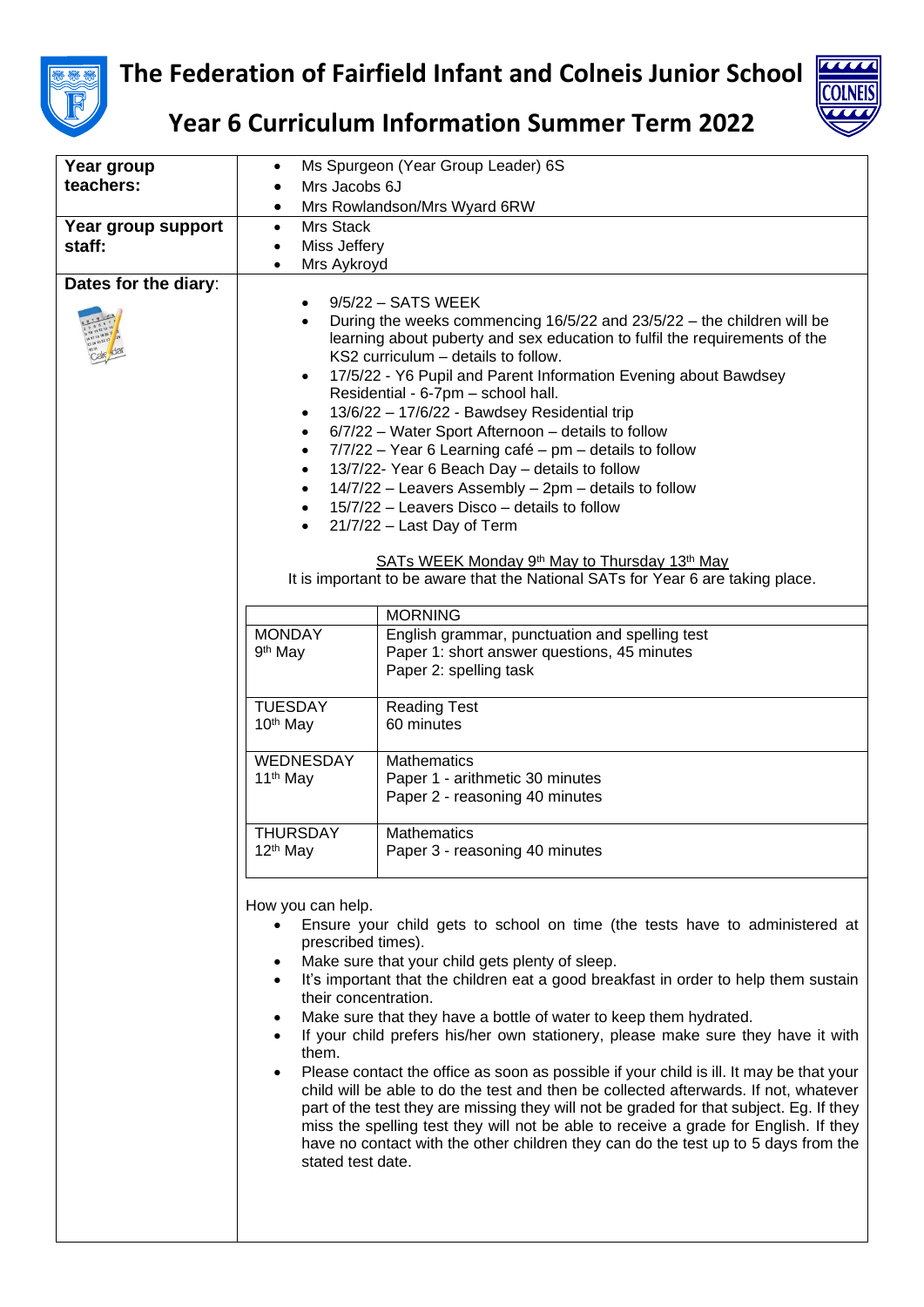| <b>Curriculum areas to be covered this term in:</b> (i.e Subjects – areas to be |                                                                                                                                                                                                                                                                                                                                                                                                                                              |  |  |
|---------------------------------------------------------------------------------|----------------------------------------------------------------------------------------------------------------------------------------------------------------------------------------------------------------------------------------------------------------------------------------------------------------------------------------------------------------------------------------------------------------------------------------------|--|--|
| covered / learning objectives)                                                  |                                                                                                                                                                                                                                                                                                                                                                                                                                              |  |  |
| Literacy                                                                        | The children will be learning :<br>To develop writing technique and become secure in using a variety of sentence<br>structures for effect and generate interest in a reader.                                                                                                                                                                                                                                                                 |  |  |
|                                                                                 | Ongoing<br>~ Reading Skills to be developed through Guided Reading Sessions<br>~ Spelling, grammar and reading comprehension to be developed every week.<br>~ Drama skills developed through cross curricular lessons.<br>~ Philosophy Skills developed in weekly sessions and as it arises in other subject areas.<br>(Reading should be completed at least 4 times a week)                                                                 |  |  |
| <b>Numeracy</b>                                                                 | The children will be learning :<br>To solve reasoning problems and investigations applying their knowledge.<br><b>SATs Practice - written and arithmetic practice</b><br>~ Big Maths Beat That CLICs and 'Learnt Its' tests weekly to develop calculation skills<br>and recall of Times Tables and Number Bonds                                                                                                                              |  |  |
| <b>Science</b>                                                                  | Light and how we see things<br>Evolution and inheritance<br>To design scientific experiments and write instructions on how to carry out the<br>experiment<br>To write a scientific report including: an introduction, prediction, explanation, table of<br>results, conclusion and evaluation                                                                                                                                                |  |  |
| <b>Topic (this includes</b><br>all Foundation<br>subjects)                      | <b>History</b><br>D-Day<br>The decision to drop the atomic bomb<br>Victory in Europe and Japan<br><b>Design Technology</b><br>Design and make a cushion using screen printing and tie dying techniques<br><b>Food Technology</b><br>Sausage Rolls<br>Scone making                                                                                                                                                                            |  |  |
| <b>PE</b>                                                                       | The children will be developing skills in:<br>Games ~ Cricket, Rounders and Athletics ~ to develop skill, technique and stamina<br>Swimming $\sim$ At the school pool this term.<br>PE days: Outdoor Games is on Monday, Thursday and Friday.<br>Swimming is on a Monday.<br>N.B. No earrings or jewellery to be worn on PE/swimming days. Hair to be tied back.<br>Equipment needed: Named PE kits and named swimming kits, including hats. |  |  |
| <b>RE</b>                                                                       | The children will be learning:<br>The journey of life and death for Christians and learning about the Hindu beliefs.                                                                                                                                                                                                                                                                                                                         |  |  |
| <b>Music</b>                                                                    | The children will be learning:<br>Songs for the Leavers Assembly<br>Learning to play the ukulele                                                                                                                                                                                                                                                                                                                                             |  |  |
| French                                                                          | The children will be learning:<br>Les Vetements (clothes)<br>Ma Journee (my daily routine)                                                                                                                                                                                                                                                                                                                                                   |  |  |
| Computing                                                                       | The children will be learning:<br>3D Modelling - the children will develop their knowledge and understanding of using a<br>computer to produce 3D models.<br>Keyboard and typing skills in preparation for High School.                                                                                                                                                                                                                      |  |  |